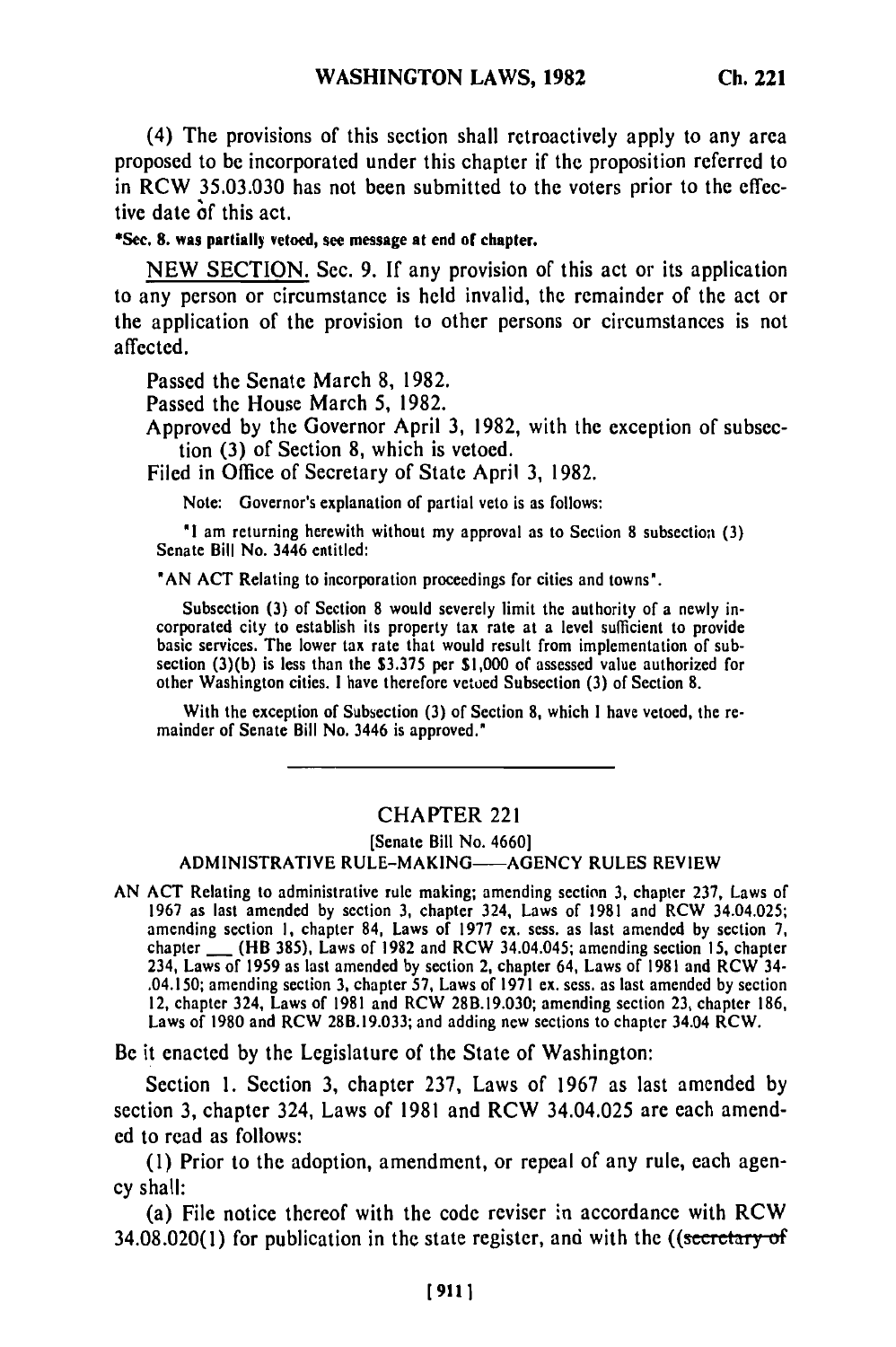the senate; the chief clerk of the house of representatives, and the)) rules review committee, and mail such notice to all persons who have made time**ly** request of the agency for advance notice of its rule-making proceedings. Such notice shall also include (i) reference to the authority under which the rule is proposed, (ii) a statement of either the terms or substance of the proposed rule or a description of the subjects and issues involved, and (iii) the time when, the place where, and the manner in which interested persons may present their views thereon;<br>(b) ((Furnish to the legislature, along with the notice required by sub-

**section** (1)(a) of this section, a statement of the reasons supporting the proposed-action;

**(e)))** Afford all interested persons reasonable opportunity to submit data, views, or arguments, orally or in writing. In case of substantive rules, opportunity for oral hearing must be granted if requested by twenty-five persons, **by** a governmental subdivision or agency, by the rules review committee, or by an association having not less than twenty-five members.

(2) The agency shall make every effort to insure that the information on the proposed rule circulated pursuant to subsection  $(1)(a)$  of this section accurately reflects the rule to be presented and discussed at any oral hearing on such rule. Where substantial changes in the draft of the proposed rule are made after publication of notice in the register which would render it difficult for interested persons to properly comment on the rule without further notice, new notice of the agency's intended action as provided in subsection (1)(a) of this section shall be required.

**(3)** The agency shall consider fully all written and oral submissions respecting the proposed rule including those addressing the question of whether the proposed rule is within the intent of the legislature as expressed by the statute which the rule implements, and may amend the proposed rule at the oral hearing or adopt the proposed rule, if there are no substantial changes, without refiling the notice required by this section. Upon adoption of a rule, the agency, if requested to do so by an interested person either prior to adoption or within thirty days thereafter, shall issue a concise statement of the principal reasons for and against its adoption, incorporating therein its reasons for overruling the considerations urged against its adoption.

(4) No proceeding may be held on any rule until twenty days have passed from the distribution date of the register in which notice thereof was contained. The code reviser shall make provisions for informing an agency giving notice under subsection (1) of this section of the distribution date of the register in which such notice will be published.

**(5)** No rule hereafter adopted is valid unless adopted in substantial compliance with this section, unless it is an emergency rule designated as such and is adopted in substantial compliance with RCW 34.04.030, as now or hereafter amended. In any proceeding a rule cannot be contested on the

**Ch. 221**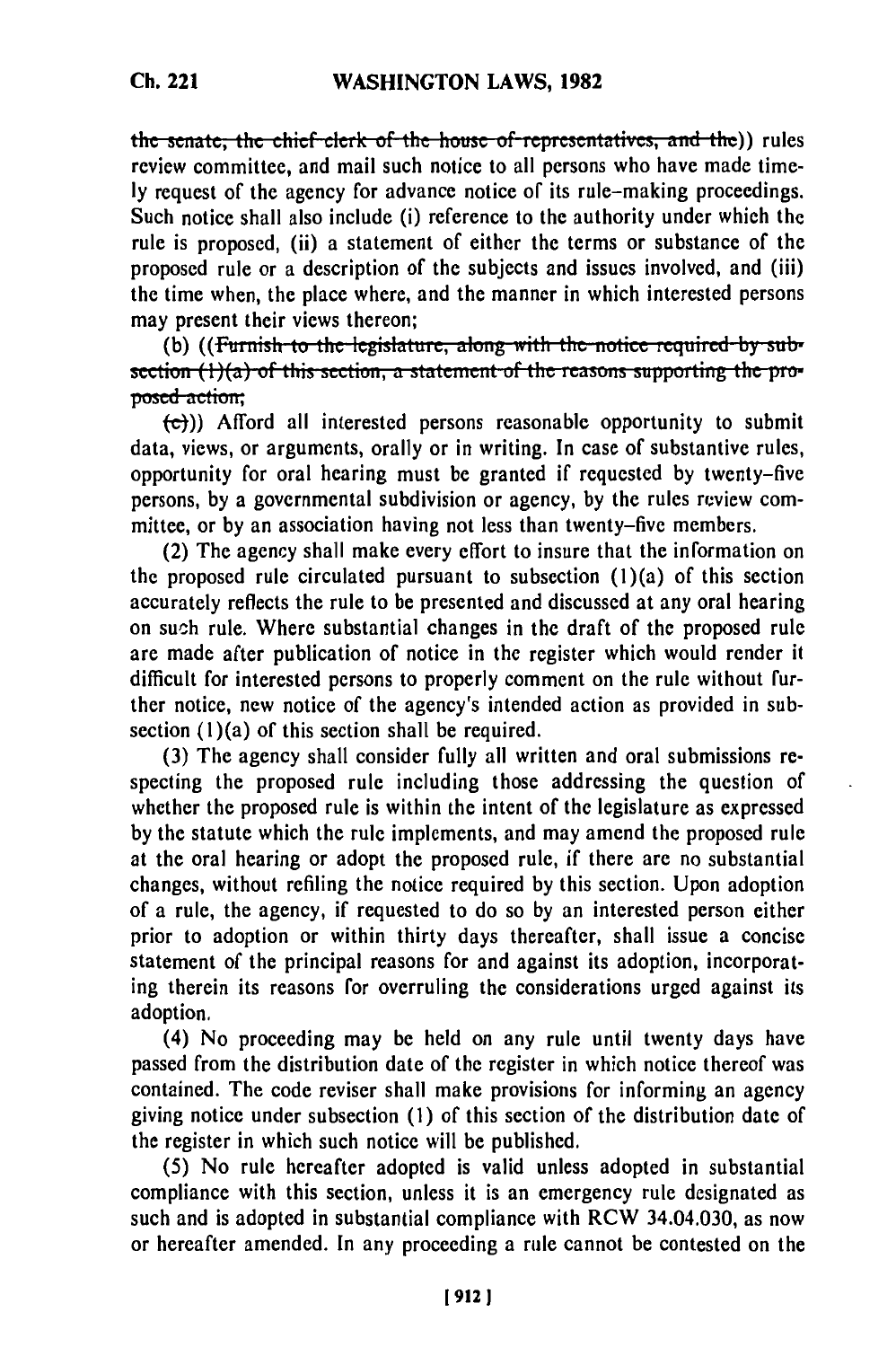ground of noncompliance with the procedural requirements of RCW 34.08.020(1), of this section, or of RCW 34.04.030, as now or hereafter amended, after two years have elapsed from the effective date of the rule.

Sec. 2. Section **1,** chapter 84, Laws of **1977** ex. sess. as last amended **by** section **7,** chapter **...** (HB **385),** Laws of **1982** and **RCW** 34.04.045 are each amended to read as follows:

**(1)** For the purpose of legislative review of agency rules filed pursuant to this chapter, any proposed new or amendatory rule shall be accompanied **by** a statement prepared **by** the adopting agency which generally describes the rule's purpose and how the rule is to be implemented. Such statement shall be on the agency's stationery or a form bearing the agency's name and shall contain, but is not limited to, the following:

(a) A title, containing a description of the rule's purpose(( $\frac{1}{100}$  statutory authority for the rule;)) and any other information which may be of assistance in identifying the rule or its purpose;

**(b)** Citations of the statutory authority for adopting the rule and the specific statute the rule is intended to implement;

**(c) A** summary of the rule and a statement of the reasons supporting the proposed action;

 $((\{\epsilon\}))$  (d) The agency personnel, with their office location and telephone number, who are responsible for the drafting, implementation, and enforcement of the rule;

 $((\{d\}))$  (e) The name of the person or organization, whether private, public, or governmental, proposing the rule;

 $((\epsilon))$  (f) Agency comments or recommendations, if any, regarding statutory language, implementation, enforcement, and fiscal matters pertaining to the rule;

 $((f\hat{f}))$  (g) Whether the rule is necessary as the result of federal law or federal or state court action, and if so, a copy of such law or court decision shall be attached to the purpose statement;

 $((\frac{1}{2}))$  (h) A copy of the small business economic impact statement, where applicable.

(2) Upon filing notice of the proposed rule with the code reviser, the adopting agency shall have copies of the statement on file and available for public inspection and shall forward three copies ((each)) of the notice and the statement to the ((secretary of the senate and the chief clerk of the house of representatives, who will in turn forward the statement to the ma-<br>jority and minority caucuses and to the apprepriate legislative committees)) rules review committee.

**NEW SECTION.** Sec. **3.** There is added to chapter 34.04 RCW a new section to read as follows:

Each agency head shall be responsible for conducting a review of the agency's rules contained in the Washington Administrative Code in order to identify each rule which the agency head believes was designed, in whole or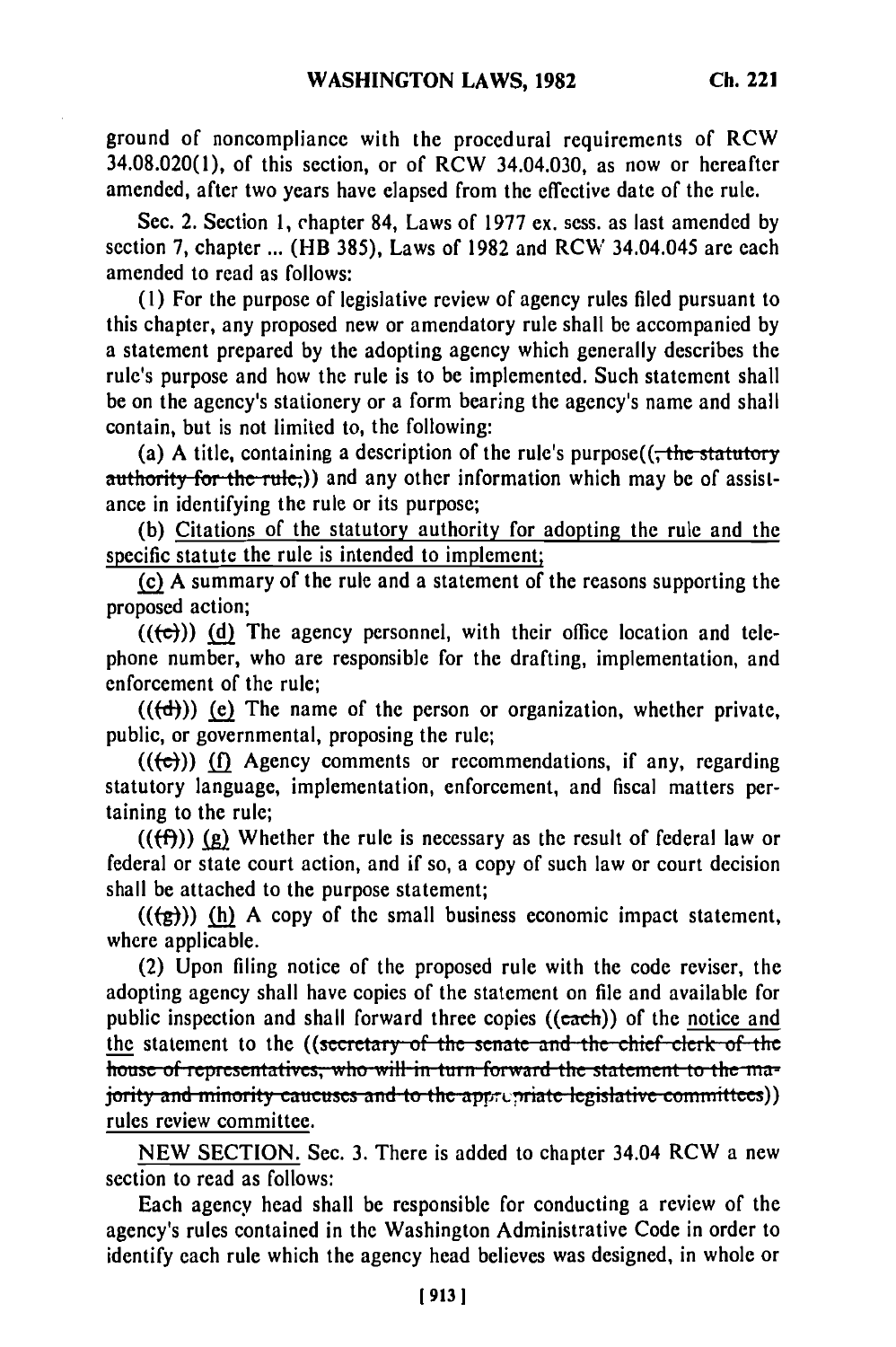in part, to conform to a federal law which, on or after January **1,** 1981, has been eliminated or changed in a manner which reduces or deletes the requirements or standards with which the rule was designed to conform. For purposes of this section, "federal law" includes federal statutes and federal rules and regulations.

NEW SECTION. Sec. 4. There is added to chapter 34.04 RCW a new section to read as follows:

**(1)** By November 1, 1982, and each year thereafter, each agency shall provide the office of financial management with a document containing: (a) A list citing the rules identified pursuant to section 3 of this act and the actions, if any, taken by the agency head to change or eliminate the rules; and (b) a list of those rules which cannot be changed or eliminated without conflicting with the statutes authorizing, or dealing with, the rules and a list of such statutes.

(2) The office of financial management shall compile the documents submitted under subsection (1) of this section and by January 1, 1983, and each year thereafter, shall provide the compilation to the speaker of the house of representatives and the president of the senate.

NEW SECTION. Sec. 5. Sections 3 and 4 of this act apply to each "agency" as defined in RCW 34.04.010. It also applies to each agency exempted, in whole or in part, under RCW 34.04.150.

Sec. 6. Section 15, chapter 234, Laws of 1959 as last amended by section 2, chapter 64, Laws of 1981 and RCW 34.04.150 are each amended to read as follows:

Except as provided under section 5 of this 1982 act, this chapter shall not apply to the state militia, or the board of prison terms and paroles, or any institution of higher education as defined in RCW 28B.19.020. The provisions of RCW 34.04.090 through 34.04.130 shall not apply to the board of industrial insurance appeals or the board of tax appeals unless an election is made pursuant to RCW 82.03.140 or 82.03.190. The provisions of RCW 34.04.090 through 34.04.130 and the provisions of RCW 34.04- .170 shall not apply to the denial, suspension, or revocation of a driver's license by the department of licensing. To the extent they are inconsistent with RCW 80.50.140, the provisions of RCW 34.04.130, 34.04.133, and 34.04.140 shall not apply to review of decisions made under RCW 80.50- .100. All other agencies, whether or not formerly specifically excluded from fhe provisions of all or any part of the administrative procedure act, shall be subject to the entire act.

Sec. 7. Section 3, chapter 57, Laws of 1971 ex. sess. as last amended by section 12, chapter 324, Laws of 1981 and RCW 28B.19.030 are each amended to read as follows:

**(1)** Prior to the adoption, amendment, or repeal of any rule adopted under this chapter, each institution, college, division, department, or official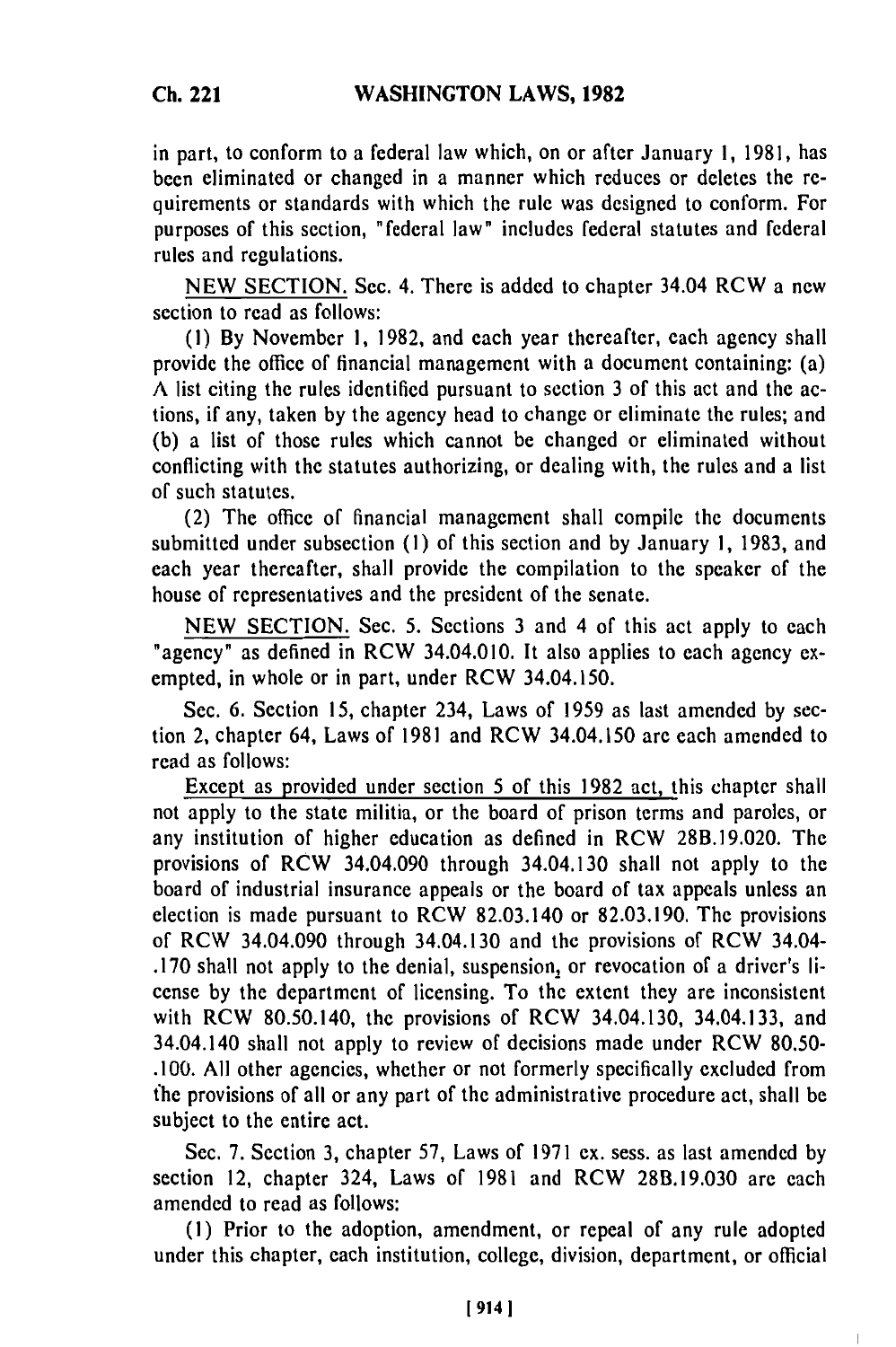$\overline{1}$ 

thereof exercising rule-making authority delegated by the governing board or the president, shall:

(a) File notice thereof with the code reviser in accordance with RCW  $34.08.020(1)$  for publication in the state register, and with the ((secretary of the senate, the chief clerk of the house of representatives, and the)) rules review committee, and mail the notice to all persons who have made timely request of the institution or related board for advance notice of its rulemaking proceedings. Such notice shall also include (i) reference to the authority under which the rule is proposed, (ii) a statement of either the terms or substance of the proposed rule or a description of the subjects and issues involved, and (iii) the time when, the place where, and the manner in which interested persons may present their views thereon;<br>(b) ((Furnish to the legislature, along with the notice required by sub-

section (1)(a) of this section, a statement of the reasons supporting the proposed-action;

 $\cdot$ 

 $\left(\frac{c}{c}\right)$ )) Provide notice to the campus or standard newspaper of the institution involved and to a newspaper of general circulation in the area at least seven days prior to the date of the rule-making proceeding. The notice shall state the time when, place where, and manner in which interested persons may present their views thereon and the general subject matter to be covered;

 $((\text{d}))$  (c) Afford all interested persons reasonable opportunity to submit data, views, or arguments, orally or in writing. An opportunity for oral hearing must be granted if requested by twenty-five persons or by the rules review committee.

(2) The institution shall make every effort to insure that the information on the proposed rule circulated pursuant to subsection  $(1)(a)$  of this section accurately reflects the rule to be presented and discussed at any oral hearing on such rule. Where substantial changes in the draft of the proposed rule are made after publication of notice in the register which would render it difficult for interested persons to properly comment on the rule without further notice, new notice of the institution's intended action as provided in subsection  $(1)(a)$  of this section shall be required.

(3) The institution shall consider fully all written and oral statements respecting the proposed rule including those addressing the question of whether the proposed rule is within the intent of the legislature as expressed by the statute which the rule implements, and may amend the proposed rule at the oral hearing or adopt the proposed rule, if there are no substantial changes, without refiling the notice required by this section.

(4) No proceeding may be held on any rule until twenty days have passed from the distribution date of the register in which notice thereof was contained. The code reviser shall make provisions for informing an institution of higher education giving notice under subsection **(1)** of this section of the distribution date of the register in which such notice will be published.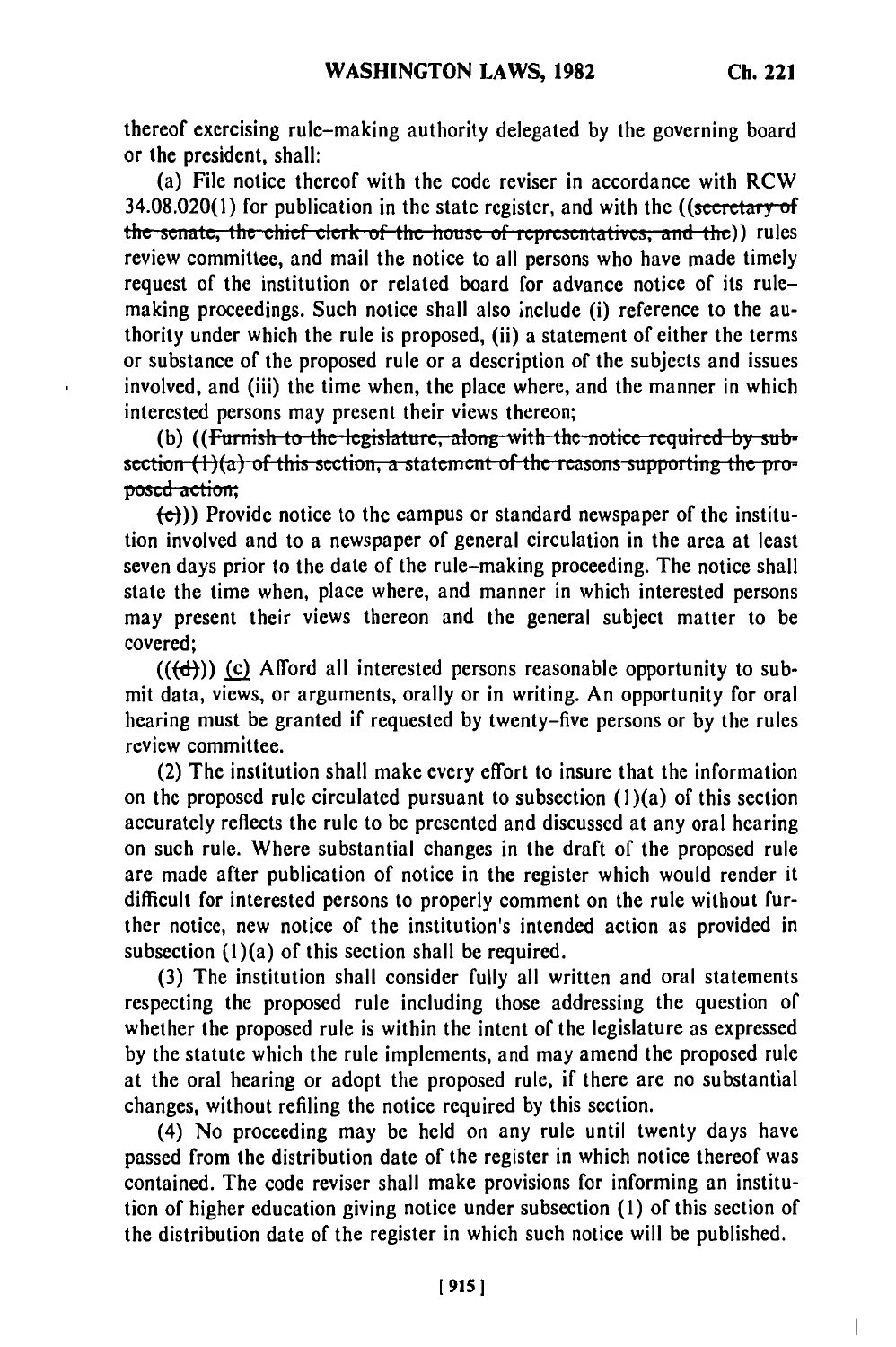**(5)** No rule adopted under this chapter is valid unless adopted in substantial compliance with this section, unless it is an emergency rule designated as such and is adopted in substantial compliance with RCW 28B.19.040, as now or hereafter amended. In any proceeding a rule cannot be contested on the ground of noncompliance with the procedural requirements of RCW 34.08.020(1), of this section, or of RCW 28B.19.040, as now or hereafter amended, after two years have elapsed from the effective date of the rule.

**(6)** When twenty days notice of intended action to adopt, amend, or repeal a rule has not been filed with the code reviser, as required **by** subsection (4) of this section, the code reviser may not publish such rule, and such rule may not be effective for any purpose.

Sec. **8.** Section **23,** chapter **186,** Laws of **1980** and RCW **28B.19.033** are each amended to read as follows:

**(1)** For the purpose of legislative review of institution rules filed pursuant to this chapter, any new or amendatory rule proposed after June 12, **1980,** shall be accompanied **by** a statement prepared **by** the adopting institution which generally describes the rule's purpose and how the rule is to be implemented. Such statement shall be on the institution's stationery or a form bearing the institution's name and shall contain, but is not limited to, the following:

(a) A title, containing a description of the rule's purpose(( $\frac{1}{100}$  the statutory authority for the rule,)) and any other information which may be of assistance in identifying the rule or its purpose;

**(b)** Citations of the statutory authority for adopting the rule and the specific statute the rule is intended to implement;

**(c) A** summary of the rule and a statement of the reasons supporting the proposed action;

 $((\overline{c}))$  (d) The institution personnel, with their office location and telephone number, who are responsible for the drafting, implementation, and enforcement of the rule;

**(((d))) (e)** The name of the person or organization, whether private, public, or governmental, proposing the rule, if any;

 $((\epsilon))$  (f) Institution comments or recommendations, if any, regarding statutory language, implementation, enforcement, and fiscal matters per. taining to the rule;

 $((\text{f}))(g)$  Whether the rule is necessary as the result of federal law or federal or state court action, and if so, a copy of such law or court decision shall be attached to the purpose statement.

(2) Upon filing notice of the proposed rule with the code reviser, the adopting institution shall have copies of the statement on file and available for public inspection and shall forward three copies ((each)) of the <u>notice</u><br>and the statement to the ((secretary of the senate and the chief clerk of the